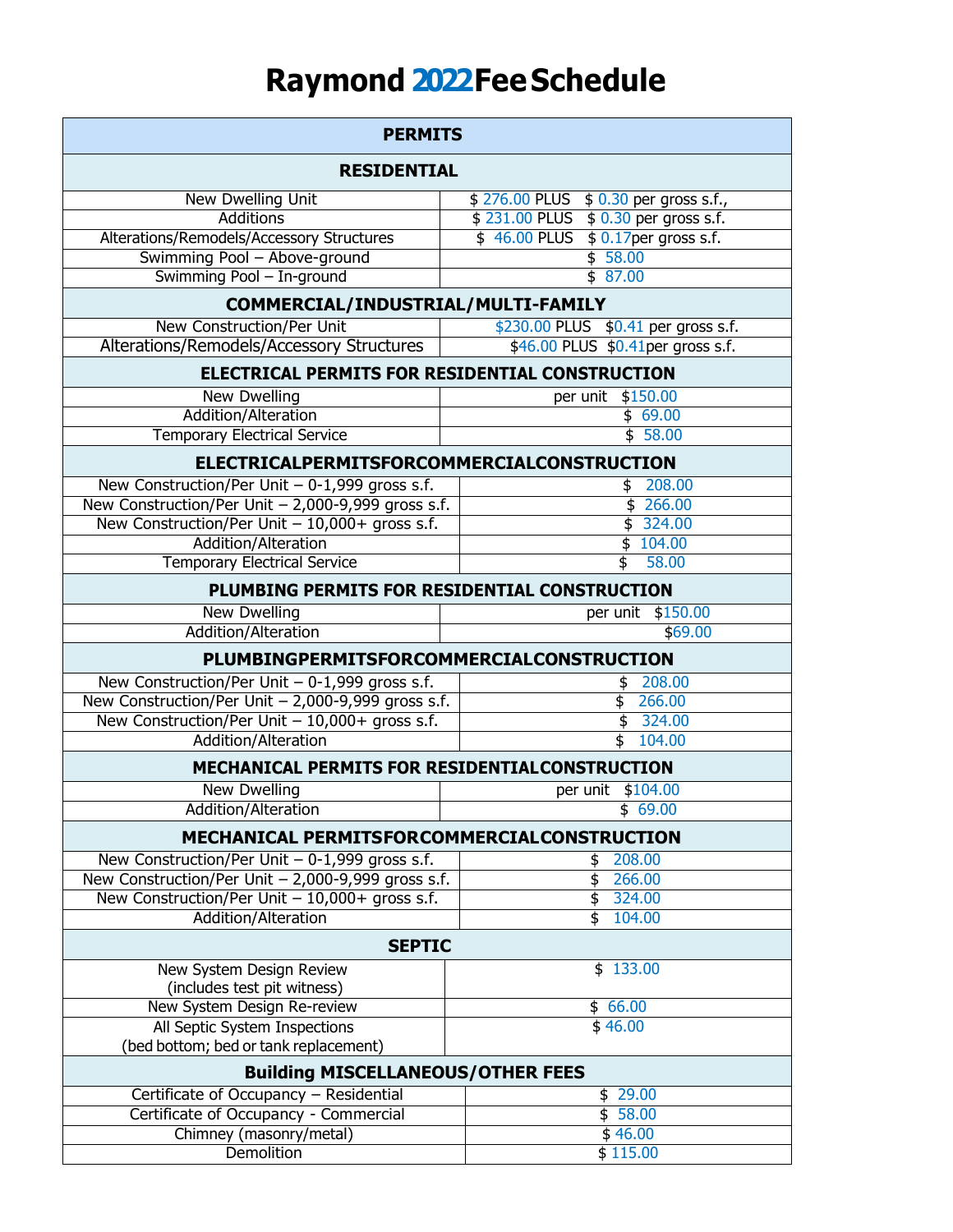| Fire Inspection Fee                                 | \$0.12 per gross square foot               |  |
|-----------------------------------------------------|--------------------------------------------|--|
| (new residential, commercial, industrial buildings) |                                            |  |
| Inspection                                          | \$46.00                                    |  |
| Re-Inspection                                       | \$69.00                                    |  |
| <b>State-required Inspections</b>                   | \$58.00                                    |  |
| Penalty for Working without Permit                  | Double the TOTAL permit fee                |  |
|                                                     | $($115.00$ minimum)                        |  |
| Permit Renewal                                      | Half the TOTAL cost of the original permit |  |
| Roofing                                             | \$46.00                                    |  |
| Siding                                              | \$46.00                                    |  |
| Signs                                               | per s.f. \$ 2.37                           |  |
| <b>Fire Department Fee Schedule</b>                 |                                            |  |
| LP Inspection                                       | \$41.00                                    |  |
| Oil Fired Equipment Inspection                      | \$41.00                                    |  |
| <b>Blasting Permit (Short-Term)</b>                 | \$41.00                                    |  |
| <b>Blasting Permit (Long-Term)</b>                  | \$82.00                                    |  |
| <b>Recreation Fee Schedule</b>                      |                                            |  |
| Summer Camp (Resident)                              | \$174.00                                   |  |
| Summer Camp (Non-Resident)                          | \$486.00                                   |  |
| Addition/Alteration                                 | \$36.00                                    |  |
| Summer Rec Pre-School Program                       | \$159.00                                   |  |
| <b>Solid Waste Programs Fee Schedule</b>            |                                            |  |
| PAYT Small Bag                                      | \$3.53                                     |  |
| <b>PAYT Large Bag</b>                               | \$4.61                                     |  |
| Transfer Permit Fee (Jan 2022) (2.5%)               | \$38.00                                    |  |
| <b>Town Printing and Copying Fee Schedule</b>       |                                            |  |
| Per Page; First 10 Pages (B & W)                    | \$0.54                                     |  |
| Per Page; After 10 Pages (B & W)                    | \$0.12                                     |  |
| <b>Public Works Fee Schedule</b>                    |                                            |  |
| Driveway Permits                                    | \$94.00                                    |  |
| Temporary Driveway Permit (New)                     | \$16.00                                    |  |
| <b>Street Opening Permits (New)</b>                 | \$61.00                                    |  |
| Private Driveway Culvert Emergency Action (New)     | \$59.00                                    |  |
| (Plus, Crew Rate Per Employee)                      |                                            |  |
| <b>Crew Hourly Rate (Per Employee)</b>              |                                            |  |
| <b>Business Hour Rate</b>                           | \$36.00                                    |  |
| After Hour Rate                                     | \$51.00                                    |  |